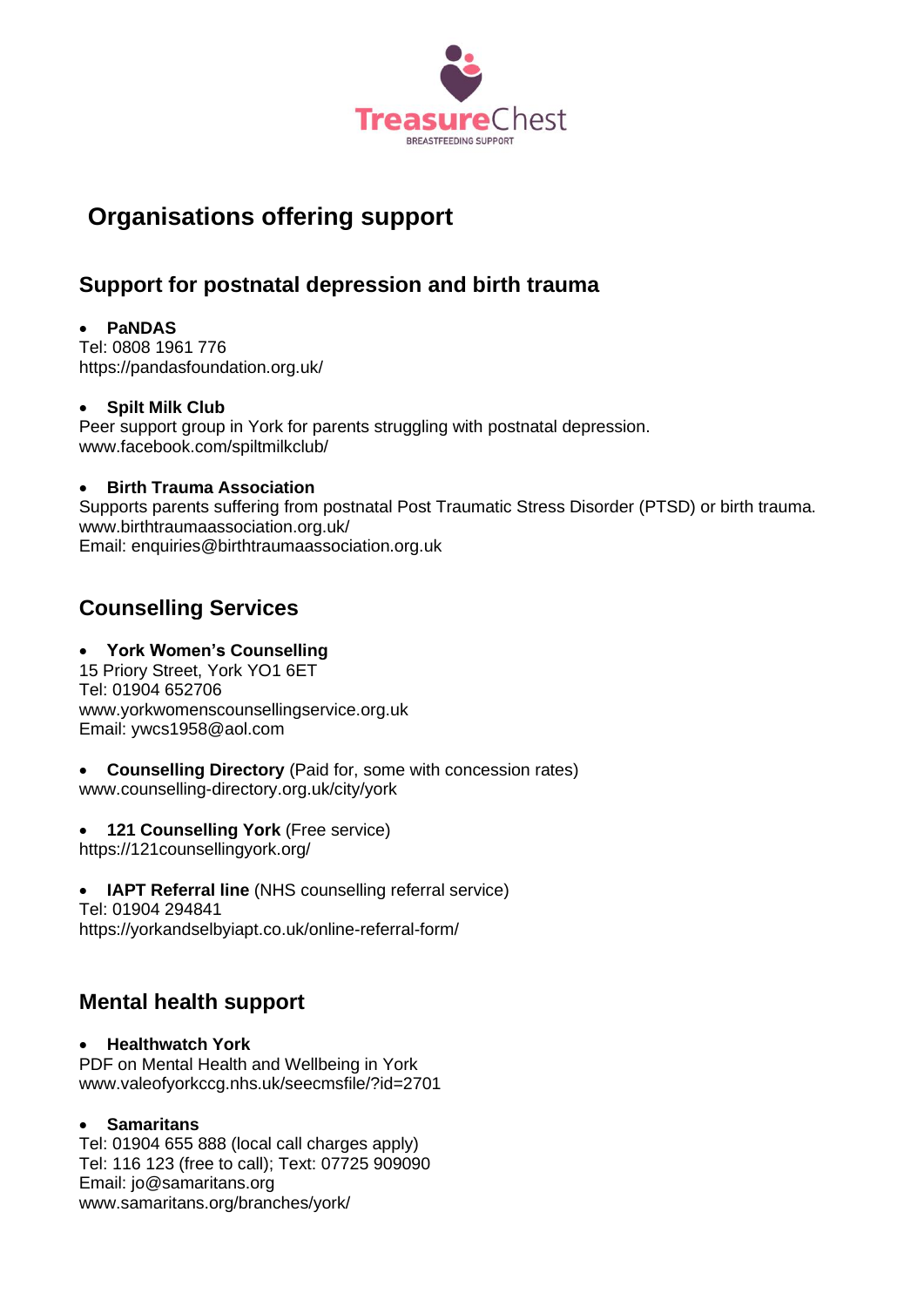#### • **NHS - TEWV Crisis Service**

Tel: 0800 0516 171 (24 hours, 7 days a week) www.tewv.nhs.uk/crisisadvice

#### • **MIND**

Tel: 0300 123 3393 (weekdays 9am-6pm [www.mind.org.uk](http://www.mind.org.uk/) Email: info@mind.org.uk

### • **Calm (Campaign Against Living Miserably)**

Tel: 0800 58 58 58 (5pm-midnight, 365 days/year) www.thecalmzone.net

• **Shout** 24 hour text support on 85258 https://giveusashout.org/

• **Mental Health Matters: The Haven @ 30 Clarence Street** Mon-Fri 6pm - 10pm and Sat-Sun 12pm - 10pm Tel: 07483 141 310 www.mhm.org.uk/the-haven-30-clarence-street Email: [haven.mhm@nhs.net](mailto:haven.mhm@nhs.net)

## **Rights during pregnancy, birth and postnatally**

### • **AIMS**

Supports women and families to achieve the birth that they want. Tel: 0300 365 0663 www.aims.org.uk Email: [helpline@aims.org.uk](mailto:helpline@aims.org.uk)

### • **Birthrights**

Maternity care advice and information service. www.birthrights.org.uk/ Email: [info@birthrights.org.uk](mailto:info@birthrights.org.uk)

## **Pregnancy termination, pregnancy and infant loss**

#### • **Reflect**

Free support for anyone facing a pregnancy choice and support after pregnancy or neo-natal loss. Tel: [01904 676710;](tel:01904%20676710) Text: [07517 624750](tel:07517%20624750) https://reflectyork.co.uk/ Email: [enquiry@reflectyork.co.uk](mailto:enquiry@reflectyork.co.uk)

#### • **Sands**

Provides bereavement support services. Tel: 0808 164 3332 [www.sands.org.uk/](http://www.sands.org.uk/) Email: [helpline@sands.org.uk](mailto:helpline@sands.org.uk)

## **Domestic and sexual abuse support**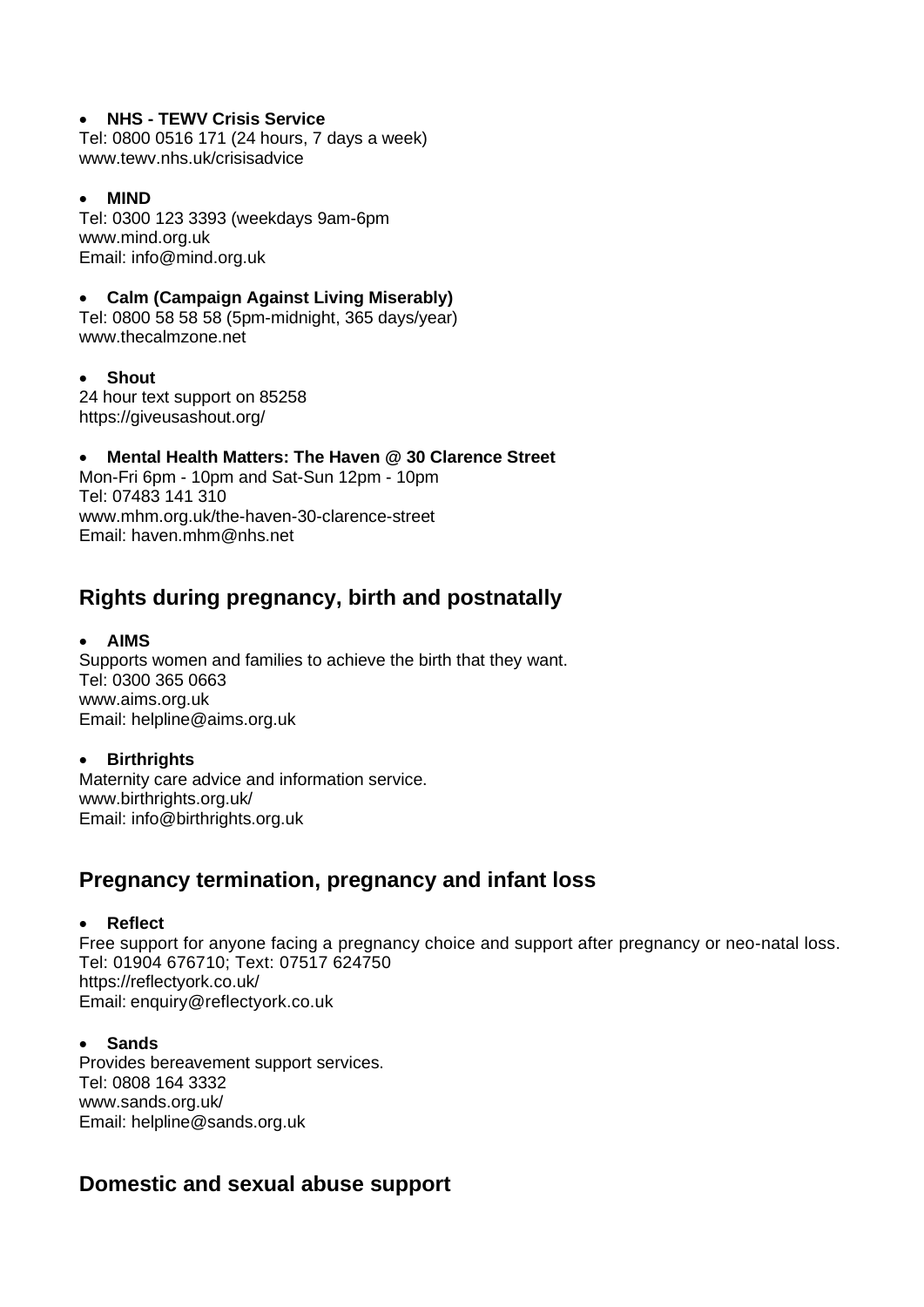### • **IDAS (Independent Domestic Abuse Services)**

Tel: **03000 110 110** www.idas.org.uk/ [info@idas.org.uk](mailto:info@idas.org.uk)

### • **Survive (York)**

Provides support to male and female survivors of childhood sexual abuse, adult rape and sexual assault. Tel: 01904 638813 www.survive-northyorks.org.uk Email: survive@survive-northyorks.org.uk

## **Making a complaint about health care**

#### • **NHS Complaints Advocacy Service**

www.voiceability.org/about-advocacy/types-of-advocacy/nhs-complaints-advocacy

#### • **York PALS (Patient Advice and Liaison Service)**

www.yorkhospitals.nhs.uk/contact-us/patient-experience/patient-advice-and-liaison-service-pals/

#### • **Healthwatch York**

<https://www.healthwatchyork.co.uk/your-feedback/> Email: [healthwatch@yorkcvs.org.uk](mailto:healthwatch@yorkcvs.org.uk)

## **Welfare, family and employment rights**

#### • **Citizens Advice**

Benefits advice and signposting to financial help for new parents. Te[l: 0808 278 7895](https://www.citizensadviceyork.org.uk/advice/) [www.citizensadviceyork.org.uk/](http://www.citizensadviceyork.org.uk/)

#### • **Family Rights Group – dealing with Social Services**

Advises families about rights and options when social workers or courts make decisions about children's welfare. Tel: [0808](tel:08088010366) 801 0366 https://frg.org.uk/ Email: [office@frg.org.uk](mailto:office@frg.org.uk)

#### • **Maternity Action**

Protects and supports the rights of pregnant women, new mothers and their families to employment, social security and health care. https://maternityaction.org.uk/

## **Others**

#### • **Kyra Women's Project**

Helps local women make positive change in their lives by offering course, therapies, life skills and events.

<https://www.kyra.org.uk/>

#### • **Homestart**